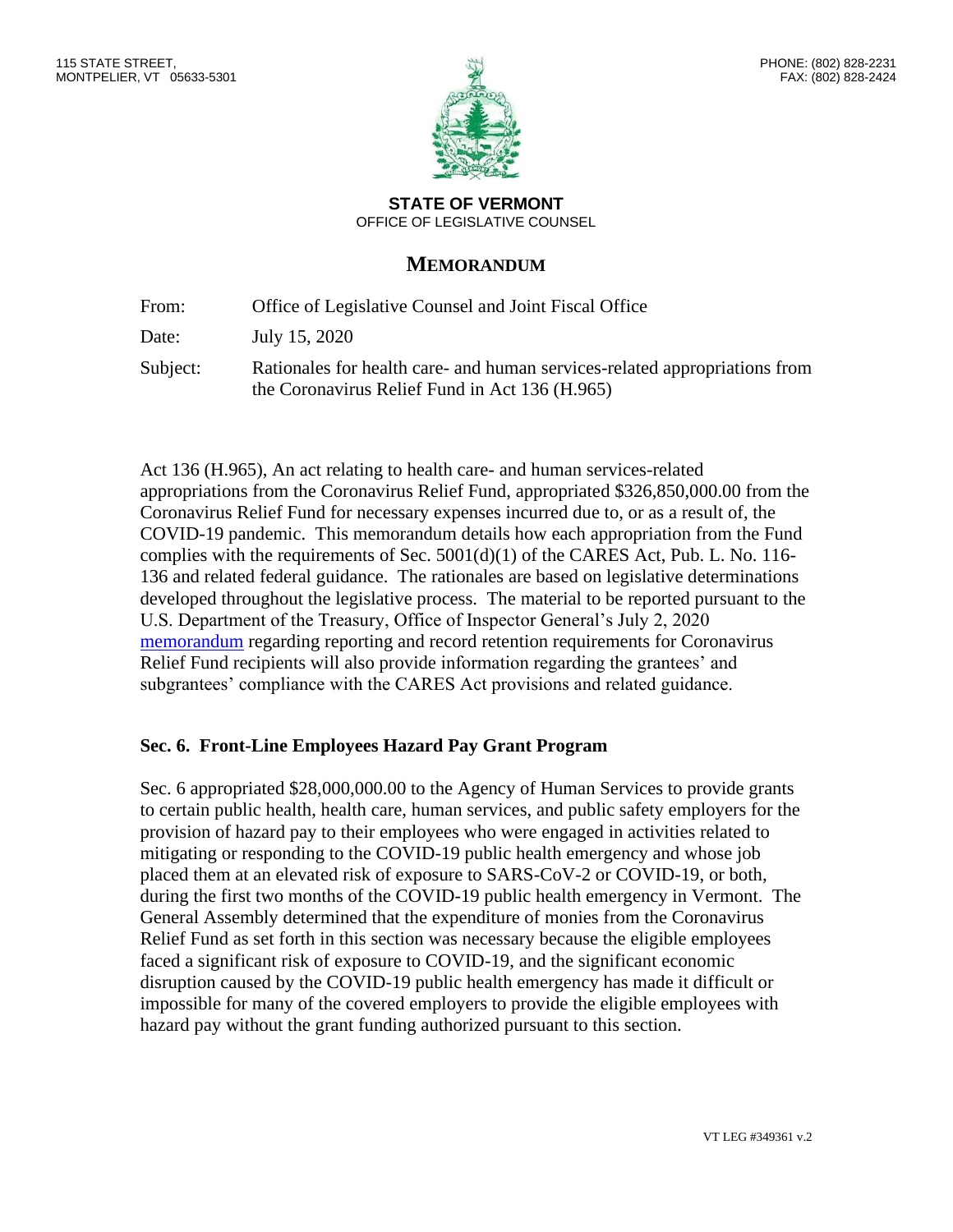## **Sec. 7. Health Care Provider Stabilization Grant Program**

Sec. 7 appropriated \$275,000,000.00 to the Agency of Human Services to establish the Health Care Provider Stabilization Grant Program. The General Assembly determined that the expenditure of monies from the Coronavirus Relief Fund as set forth in this section was necessary to stabilize health care providers based on their COVID-19-related costs and the fiscal impacts of disruptions to their business operations as a result of COVID-19. Health care providers had to change their care delivery models, suspend elective procedures and surgeries, reduce patient volume, acquire additional equipment and supplies, and make other modifications to their practices in order to respond to and mitigate the effects of the COVID-19 public health emergency.

The result of these modifications and health care business disruptions has been significant losses to Vermont's health care providers. Vermont hospitals have been losing approximately \$100 million per month in net patient revenue during the COVID-19 pandemic and an estimated 20–30% of independent physician practices report that they may have to close as a result of their COVID-19 financial losses. The federally qualified health centers (FQHCs) have seen a significant drop in their patient visits despite transitioning quickly to telemedicine. Adult day services had to close in mid-March because their clients are in the most at-risk demographic for adverse outcomes from COVID-19; they have been incurring costs of almost \$1 million per month. Dental practices also closed for elective and nonurgent care; these small businesses are beginning to reopen but must obtain extensive personal protective equipment due to the nature of their work. Home health and hospice agencies have experienced reduced volume, while the designated and specialized service agencies have been seeing a surge in psychiatric crises, substance use disorders, and anxiety and depression among Vermonters as a result of the COVID-19 pandemic.

## **Sec. 8. Addressing COVID-19-Related Health Disparities**

Sec. 8 appropriated \$500,000.00 to the Department of Health for grants to community organizations to assist them in meeting the needs of certain individuals at high risk of experiencing adverse outcomes from COVID-19 for food, shelter, health care, and emotion support. These funds complement other funds available through the Department's Epidemiology and Laboratory Capacity (ELC) Enhanced Detection Grant to engage with specific populations most likely to experience adverse outcomes from COVID-19 based on factors such as race or ethnicity, immigrant status, sexual orientation, gender identity, disability, age, and geographic location.

The General Assembly determined that the expenditure of monies from the Coronavirus Relief Fund as set forth in this section was necessary to reduce health disparities that disproportionately affect individuals who belong to or identify with certain social categories by providing all Vermont residents with an equal opportunity to be healthy and to protect themselves and others from COVID-19. Grantees will work directly with affected populations and conduct outreach to isolated individuals at high risk of adverse outcomes from COVID-19 to assess and identify their needs during the COVID-19 public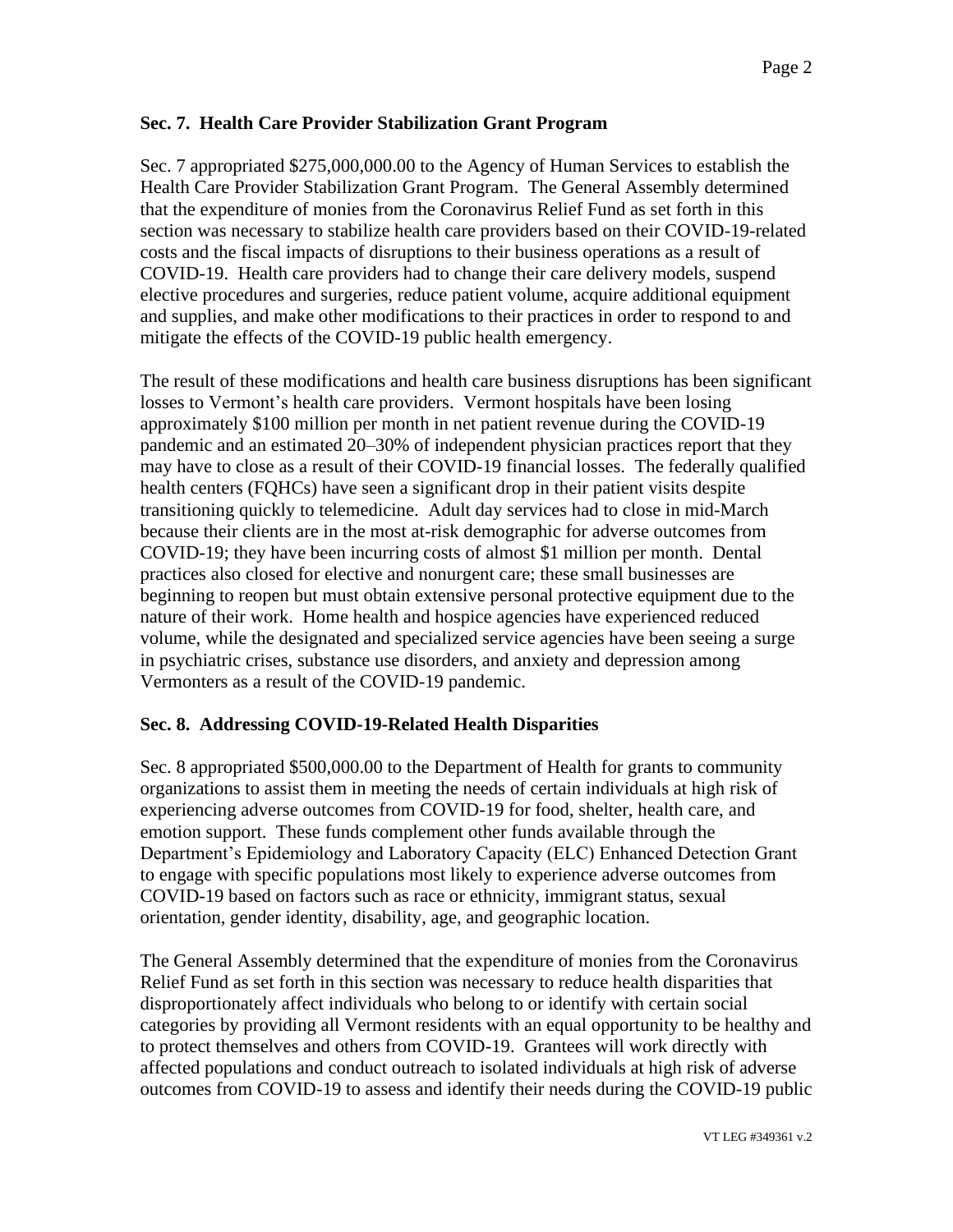health emergency in order to help them protect themselves and others from the disease, such as by providing education and resources regarding prevention of COVID-19 in languages and formats appropriate to the population, assisting with access to COVID-19 testing and treatment, and identifying and addressing difficulties in safely meeting essential needs, including food, shelter, health care, and emotional support, during the public health emergency.

#### **Sec. 10. Mental Health Peer Warm Line**

Sec. 10 appropriated \$200,000.00 to the Department of Mental Health for a grant to Pathways Vermont to operate its peer warm line 24 hours per day, seven days per week until December 30, 2020 and to conduct outreach to health care providers and others across Vermont to make them aware of the warm line and encourage them to use it. The General Assembly determined that the expenditure of monies from the Coronavirus Relief Fund as set forth in this section was necessary because call volume to Pathways Vermont's warm line has increased substantially as a result of the COVID-19 public health emergency, including significantly increased numbers of calls regarding suicidality; the warm line provides an essential service to Vermonters on which their mental health and, in some cases, their lives may depend; and Pathways only had sufficient funds to continue operating the warm line 24 hours per day, seven days per week through June 30, 2020. In addition, responding to the COVID-19 public health emergency has taken an enormous toll on the mental health of health care providers across the State, and the funding for outreach will help to make them aware of the support available to them through the warm line.

#### **Sec. 11. Vermont Foodbank; Food Insecurity**

Sec. 11 appropriated \$4,700,000.00 for distribution to the Vermont Foodbank for purpose of addressing food insecurity throughout the State, including purchasing more food and necessities, such as diapers, toilet paper, and cleaning supplies; providing subgrants to partner food shelves and meal sites; and for additional personnel, supplies, materials, warehouse space, delivery services, and equipment to meet the increased need of Vermonters for access to food as a result of the COVID-19 public health emergency. The General Assembly determined that the expenditure of monies from the Coronavirus Relief Fund as set forth in this section was necessary because the Vermont Foodbank has experienced a 46 percent increase in demand for services resulting from high unemployment rates, business closures, and significant business interruptions during the COVID-19 public health emergency. In addition, the Vermont Foodbank will also incur significant expenses to access the food assistance funds available from the U.S. Department of Agriculture's Coronavirus Food Assistance Program, especially if the availability of the Vermont National Guard to support food distribution changes, because the Vermont Foodbank does not currently have the resources needed to independently manage food distributions on its own. The expenditure is further necessary because many families with infants and young children are in need of diapering and other supplies, and the COVID-19 pandemic has created economic hardships for many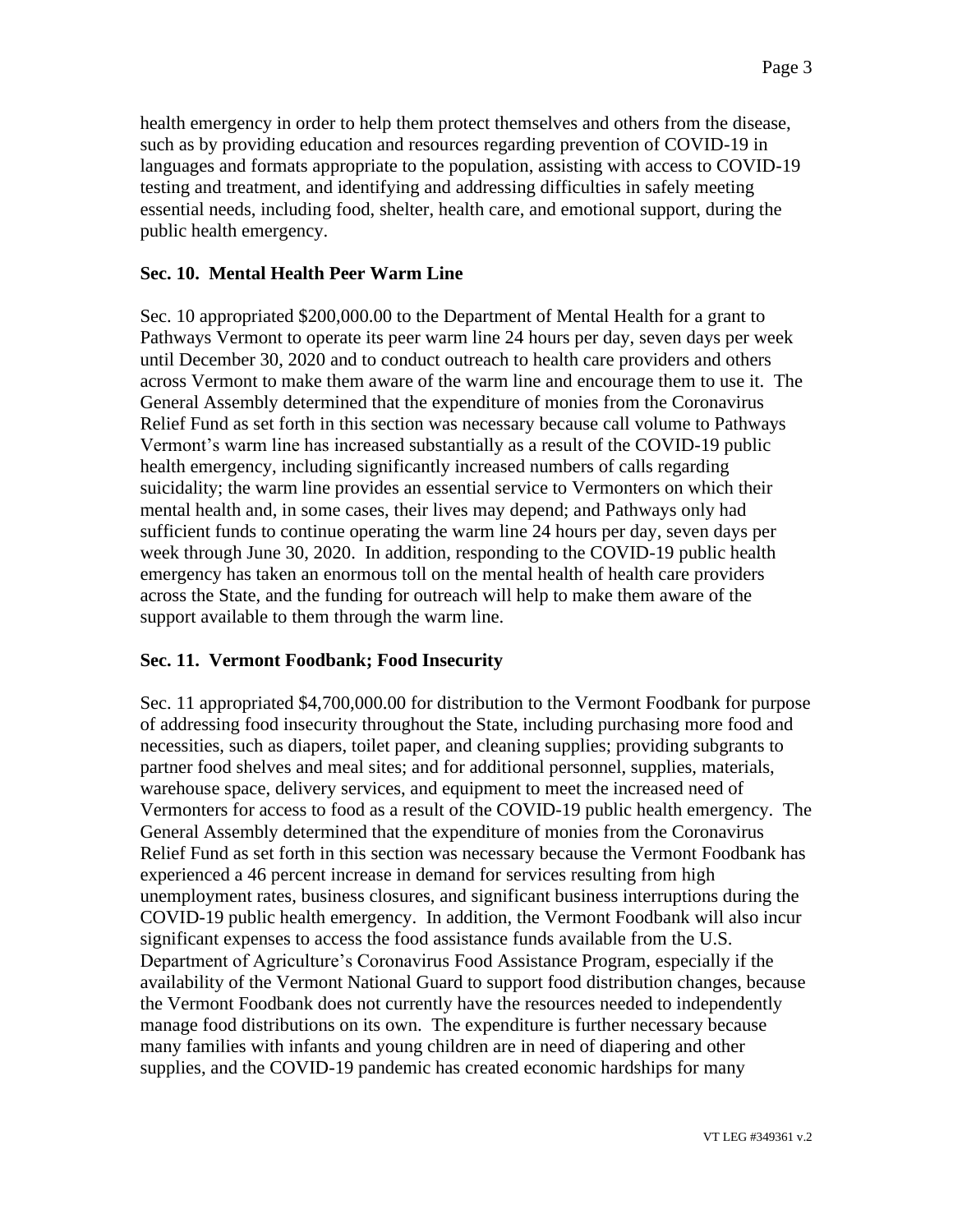families, including loss of employment, that render them unable to procure these supplies.

## **Sec. 12. Agency of Education; Summer Meals for Children**

Sec. 12 allocated up to \$12,000,000.00 of a previous \$50,000,000.00 appropriation for distribution to Summer Meal Sponsors for purposes of continuing meal delivery services to children during the months of June, July, and August. The General Assembly determined that the expenditure of monies from the Coronavirus Relief Fund as set forth in this section was necessary to provide meal delivery services to children, including the preparation, packaging, and delivery of meals. Food insecurity has increased significantly during the COVID-19 pandemic, and settings that often provide meals during summer months, like congregate settings, may not be available in the summer of 2020 due to public health considerations. This appropriation assists in the payment of costs incurred by Sponsors to address one or both of the following: (1) compliance with COVID-19 public health precautions; or (2) accommodation of increased participation in the Program due to the increase in number of eligible participants due to the negative economic effects of the COVID-19 public health emergency.

## **Sec. 14. Child Care Providers, Summer Camps, Afterschool Programs; Parent Child Centers; Children's Integrated Services**

Sec. 14 appropriated \$12,000,000.00 to the Department for Children and Families to provide: (1) additional restart grants to summer camps, afterschool programs, and child care providers; (2) the cost incurred by Parent Child Centers in responding to the COVID-19 public health emergency, including the increased demand for services by impacted families; and (3) funds to address the immediate needs related to providing Children's Integrated Services, including information technology training and the provision of equipment necessary for telehealth service.

The General Assembly determined that the expenditure of monies from the Coronavirus Relief Fund as set forth in this section was necessary to ensure that summer camps, afterschool programs, and child care providers are able to conform to health and safety standards designed to mitigate the risk of COVID-19 infections, such as altering staffing patterns, securing personal protective equipment and cleaning supplies, and retrofitting facilities. This appropriation is also necessary to cover budgetary shortfalls resulting from the inability of a summer camp, afterschool program, or child care provider to open at full capacity as a result of COVID-19 because families are either unenrolling children to prevent transmission of the virus or summer camps, afterschool programs, and child care providers are reducing their capacity to conform with required health and safety standards.

With regard to the Parent Child Center Network, the General Assembly determined that the expenditure of monies from the Coronavirus Relief Fund as set forth in this section was necessary because the Network serves many of Vermont's most vulnerable families, and the COVID-19 public health emergency has rendered the State's most vulnerable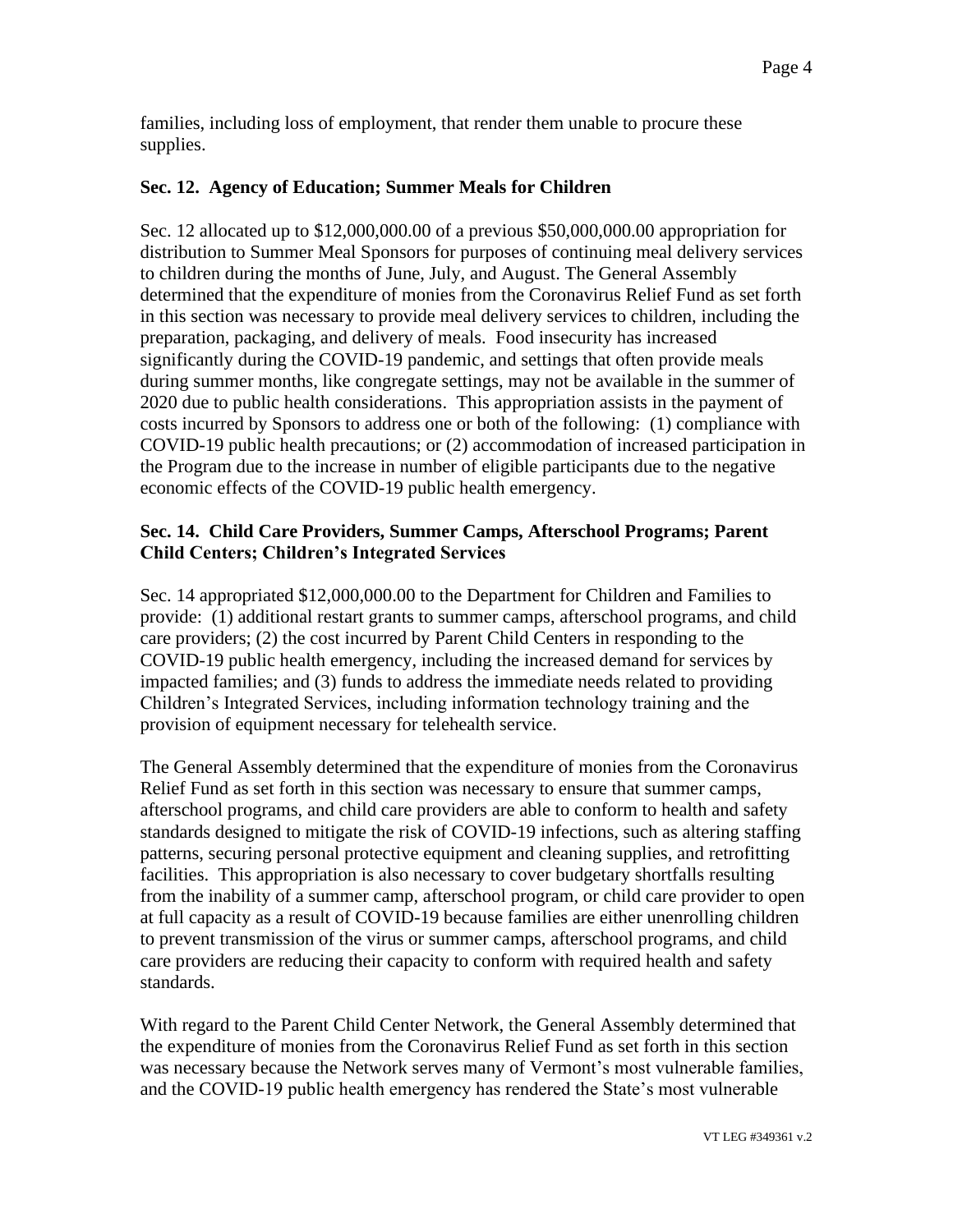families even less secure in terms of food, housing, and parental and other educational supports.

With regard to Children's Integrated Services, the General Assembly determined that the expenditure of monies from the Coronavirus Relief Fund as set forth in this section was necessary to provide remote services because the risk of COVID-19 infection has limited the provision of in-person Children's Integrated Services.

## **Sec. 15. Grants to Vulnerable Populations**

Sec. 15 appropriated \$2,000,000.00 to the Agency of Human Services for the purposes of distributing the monies among populations made vulnerable by the COVID-19 public health emergency as determined by a needs-based assessment. This section benefits households living below 300 percent of the Federal Poverty Level (FPL), including families receiving Reach Up, older Vermonters, and individuals with a disability.

The General Assembly determined that the expenditure of monies from the Coronavirus Relief Fund as set forth in this section was necessary because Vermont's most vulnerable families, many of whom are below 300 percent FPL, have been especially susceptible to financial hardship as a result of the high unemployment rates, business closures, and significant business interruptions due to the COVID-19 public health emergency and may require supplemental funds to provide COVID-19-related resources for their households.

With regard to older Vermonters and persons with intellectual disabilities, the General Assembly determined that the expenditure of monies from the Coronavirus Relief Fund as set forth in this section was necessary to ensure that vulnerable populations understand how to: (1) reduce the risk of exposure to and transmission of COVID-19; and (2) access health, social, and financial supports necessitated due to infection from COVID-19, social distancing, or financial hardship as a result of the high unemployment rates, business closure, or significant business interruption during the COVID-19 pandemic.

#### **Sec. 16. Supports for New Americans, Refugees, and Immigrants**

Sec. 16 appropriated \$700,000.00 to the Agency of Human Services for distribution in equal amounts to the Association of Africans Living in Vermont and the U.S. Committee for Refugees and Immigrants' Vermont Refugee Resettlement Program for various purposes related to COVID-19. The General Assembly determined that the expenditure of monies from the Coronavirus Relief Fund as set forth in this section was necessary because many members of Vermont's New American, refugee, and immigrant populations have been unable to access information related to: (1) the prevention of COVID-19 transmission; and (2) support services for persons experiencing either symptoms of the virus or financial hardship as a result of high unemployment rates, business closure, or significant business interruption due to the COVID-19 public health emergency.